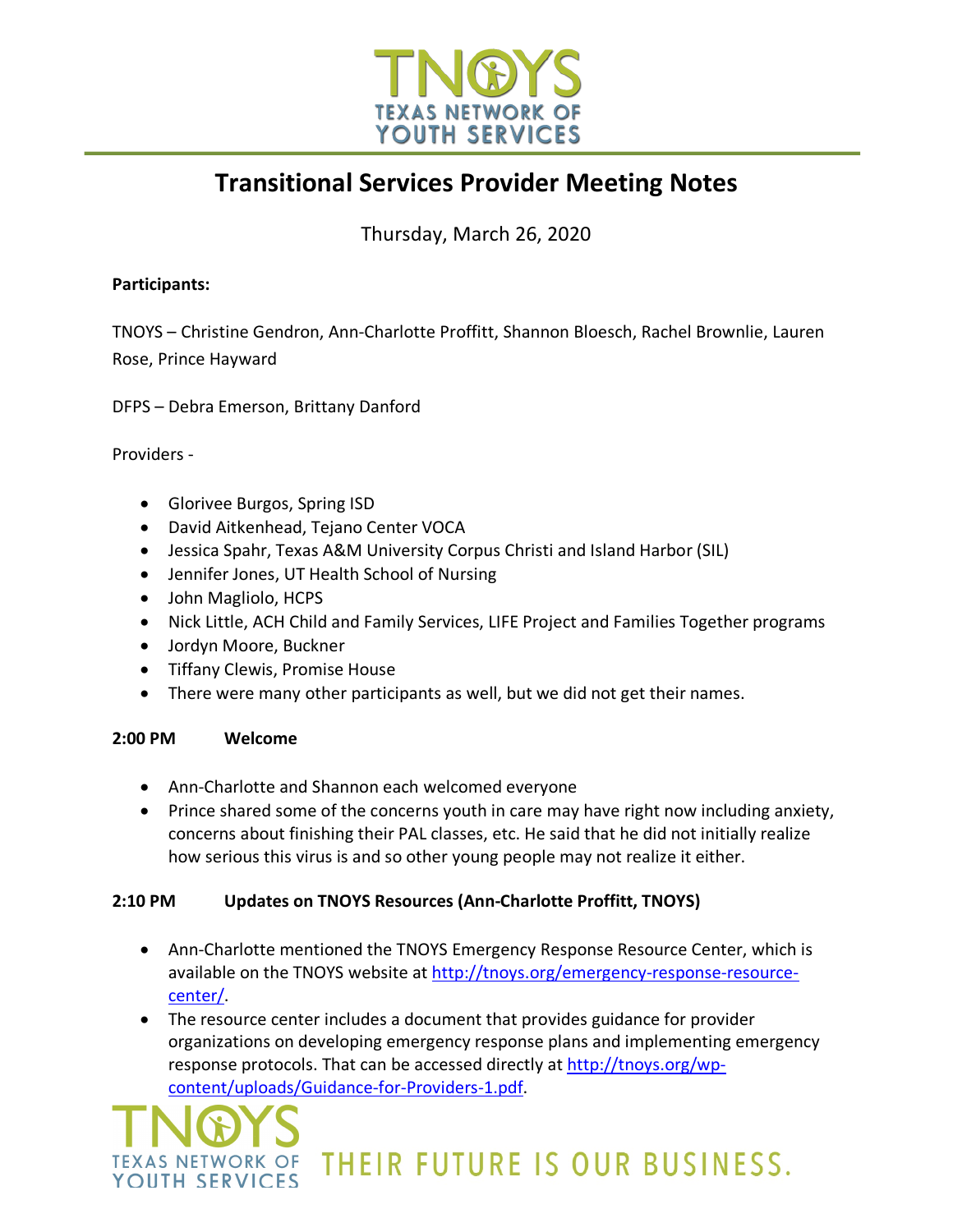

- Organizations can order free fabric masks (not medical-grade) from manufacturers working with TNOYS by emailing Christine at cgendron@tnoys.org.
- TNOYS will be sending an email blast out to member organizations tomorrow on how to access hand sanitizer from local distilleries.

### **2:20 PM Updates from Texas Department of Family and Protective Services, Child Protective Services (Debra Emerson)**

- Debra reported that the Department is sending information out directly to their providers and stakeholders.
- They want to know if young adults have needs, such as for food, cleaning supplies, etc. They have been receiving some of these requests and are responding with the resources they have available. This includes using Rainbow Rooms, the faith-based community, etc. They have not gotten many calls yet but assume that the longer this goes on, the more request they will get.
- The Vice Presidents of Student Affairs for all colleges and universities were on a scan call and assured DFPS that youth in extended care can continue to reside in their dorms. Some of their dorms still have food service; at other places food service has been disconnected. They are also leaving dorms open for those who entered college as homeless students and for out-of-state students and international students. DFPS is not aware of any youth living on campus in residential halls being put out of those dorm settings.
- There is a third bill on COVID-19 working its way through Congress that focuses on CHAFEE and ETV. She does not have all of the details but one of the DFPS attorneys is tracking it and will be providing updates for the agency as the bill moves further.
- She hasn't been hearing a lot from SIL providers. That's been elevated up to state office.
- Right now DFPS has suspended all PAL classes. They have not set up anything online. They do have independent study guides that can be done through a paper or online format. They've gotten lists of those who are getting close to 18 and who need to complete the PAL classes. They will work with these youth to try to get these things done. If they have a young adult who, let's say, only got three classes and then PAL shut down due to the virus, the regional PAL supervisor can waive part or some of the PAL classes under "extraordinary circumstances."
- DFPS is not exiting anyone from SIL right now because they can't go down to the workforce agency or sign up for classes or anything. If any young adults are not meeting SIL requirements DFPS wants to know about it and will seek additional direction. But they won't put any young adults out of placement.
- Based on recommendations made by participants on the call, the agency will check in with youth specialists, PAL staff, and others about youth who may want to share

# TEXAS NETWORK OF THEIR FUTURE IS OUR BUSINESS. YOUTH SERVICES